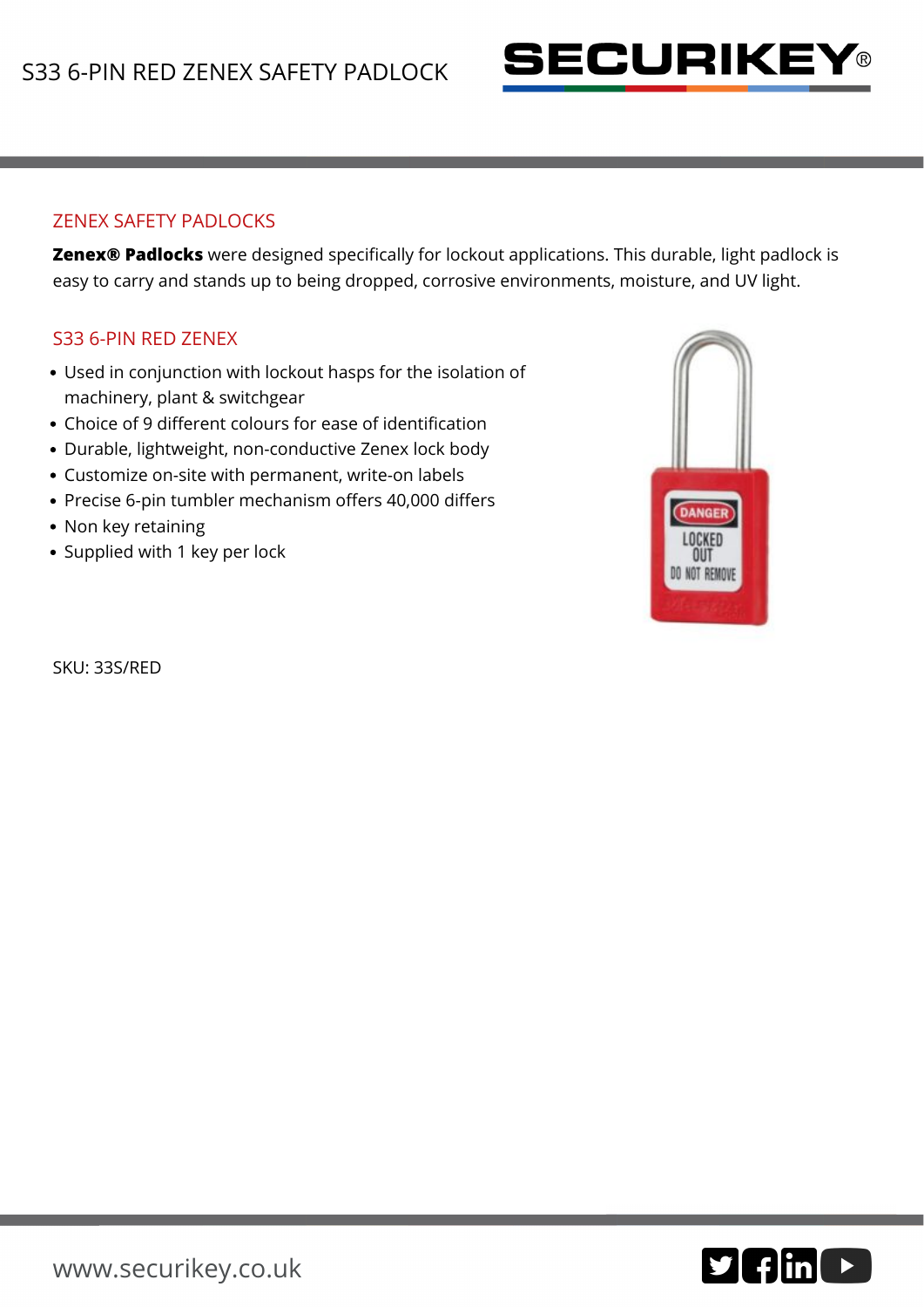

## ADDITIONAL INFORMATION

| Weight                                        | 0.095 kg          |
|-----------------------------------------------|-------------------|
| <b>Dimensions</b>                             | 35 (W) mm         |
| <b>Shackle Diameter</b>                       | 4.7 <sub>mm</sub> |
| <b>Vertical Shackle</b><br><b>Clearance</b>   | 38mm              |
| <b>Horizontal Shackle</b><br><b>Clearance</b> | 16mm              |
| <b>Body Width</b>                             | 35mm              |

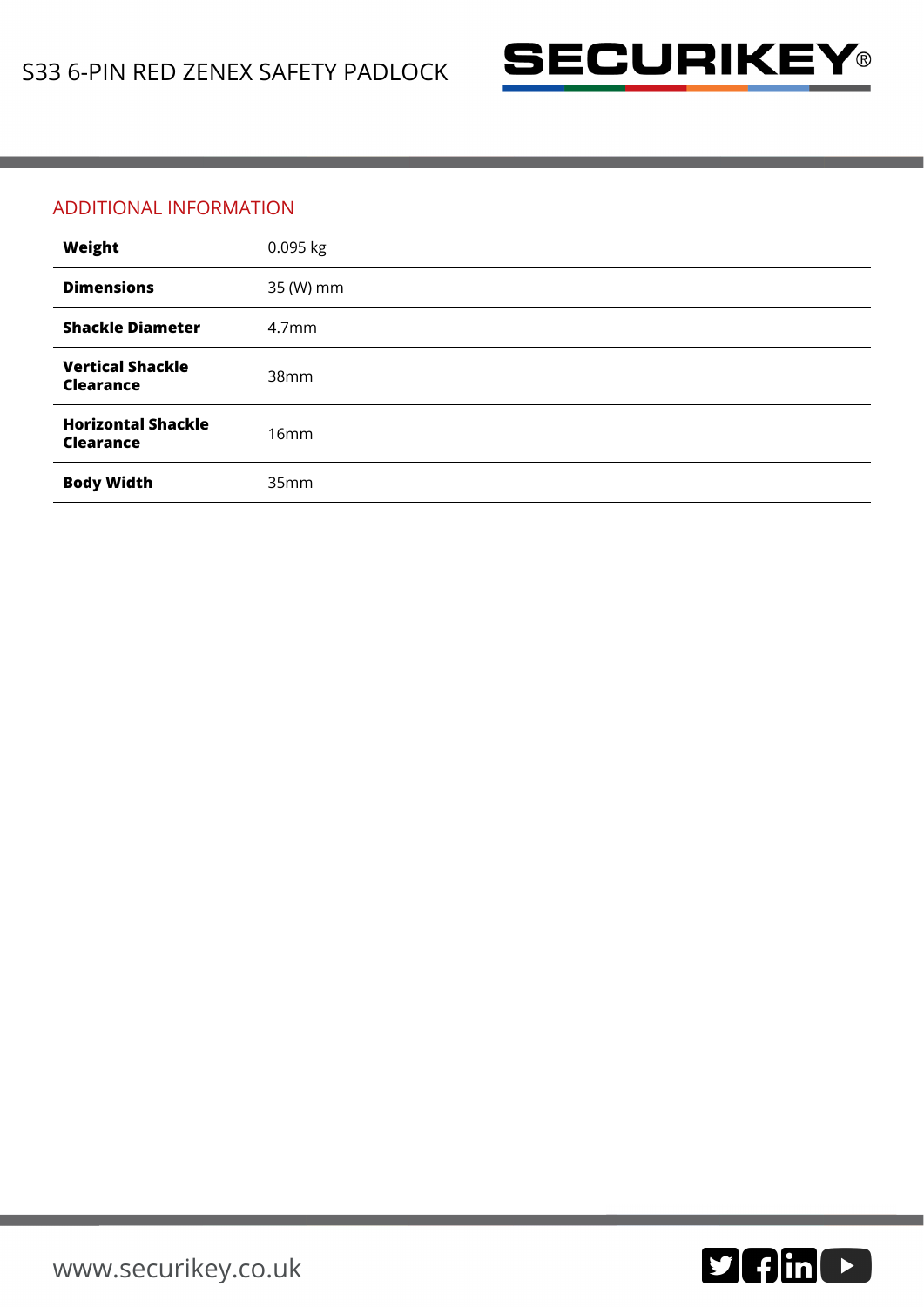

## S33 6-PIN RED ZENEX SAFETY PADLOCK IMAGES



S33 Safety Padlock Colour Variations